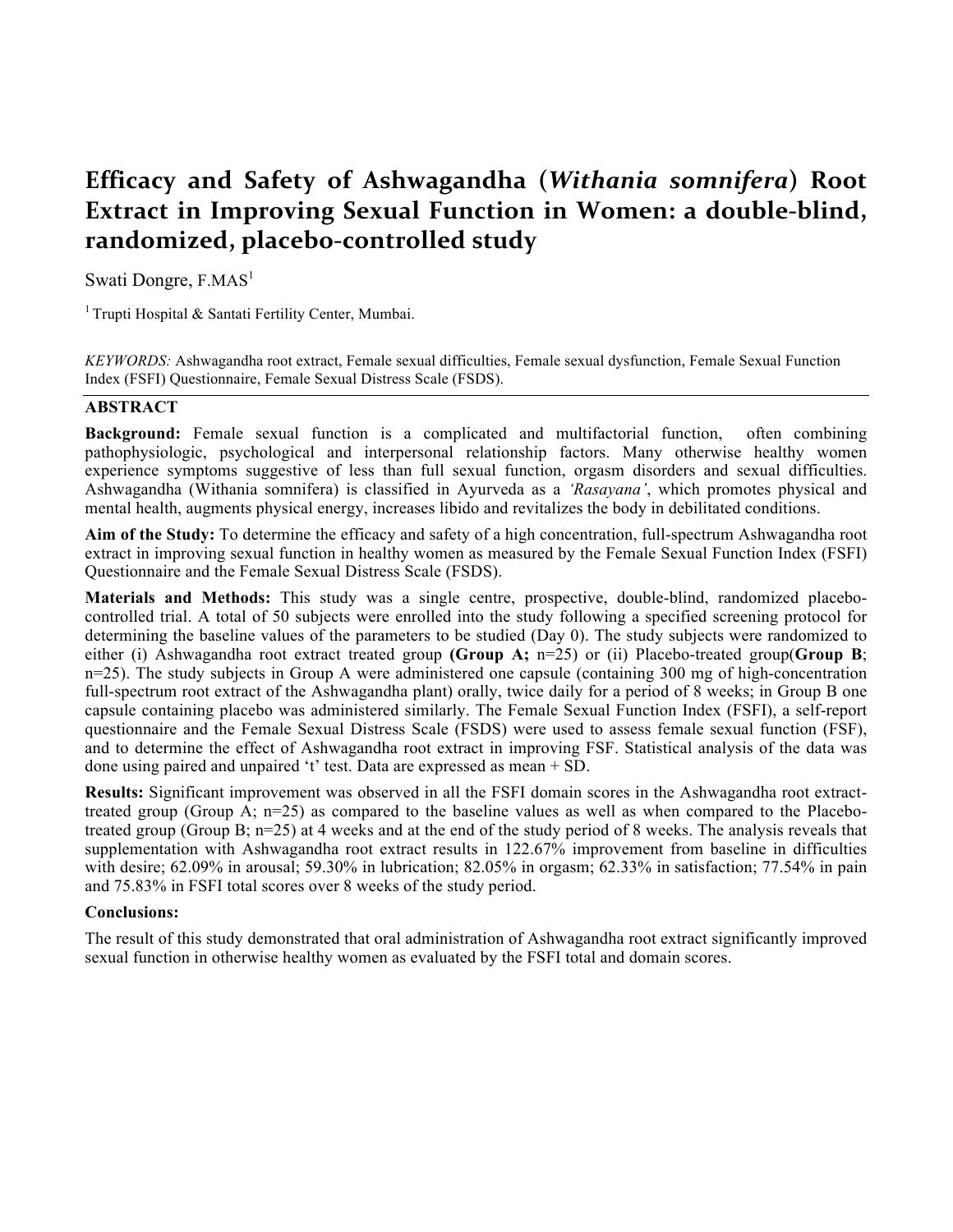### **Introduction**

Sexuality is an integral part of human expression regardless of age and is a complex process coordinated by the neurological, vascular and endocrine systems [1-5]. Therefore, sexual dysfunction can have a major impact on quality of life in women and men. Sexual satisfaction can be generally defined as '*the degree to which an individual is satisfied or happy with the sexual aspect of his or her relationship'* [6]. Female sexual dysfunction (FSD) affects physical health and emotional well-being and is considered to be a *collective term* for the various disorders of the sexual process in women [7,8] Female sexual difficulties are currently classified as discrete individual disorders in one of the phases of the 'sexual response cycle**'** – *desire, arousal, orgasm, resolution / satisfaction*, or *pain related to sexual activity*[8]. However, it is to be noted that these individual disorders rarely occur in isolation from each other.

The propagation of the species is a basic aim of nature and is paramount for the survival of the species. Women have a pivotal role to play in the reproduction and multiplication of the human race. Impaired sexual function can have damaging effects on the sense of wholeness, selfesteem and interpersonal relationships of women, which is often emotionally distressing [9,10]. Experiencing problems with the sexual activities is being reported as the strongest and most consistent risk factor for women's sexual distress in a number of studies[9-11].The consequences of compromised and/or disturbed female sexuality might lead to familial discord and divorce, and reproduction is also affected [6,12- 14]. While prevalence and risk factors for male sexual dysfunction, in particular erectile dysfunction, have been intensively studied within the past two decades; data regarding FSD are scant [11,15,16]. FSD warrants more attention and the medical health providers need to be aware of the importance of sexuality in this population and its relationship to physical, emotional and social wellbeing of a woman's life.

Problems with sexual desire, arousal, orgasm, and pain are alarmingly common across the world and 32% to 58% of women from US report one or more of these problems[6,7,9,12,13,17- 20].Female sexual dysfunction (FSD) is a group of disorders where women could have female sexual arousal disorder (FSAD), female orgasmic disorder (FOD), or hypoactive sexual desire disorder (HSDD). Some women may have combined genital and subjective arousal disorder or isolated genital sexual arousal disorder[21]. These disorders result in decreased libido, vaginal dryness, decreased genital sensation, decreased arousal, difficulty in achieving orgasm, pain and discomfort with intercourse and are majorly due to neuro-vascular, hormonal or psychogenic manifestations [22,23].

Furthermore, chronic stress in modern society leads to all sorts of major health problems. Increasing levels of stress in day-to-day life have a huge impact on both male and female sexual function. Acute and immediate stress results in massive release of cortisol, frequently referred to as the '*stress hormone*'. It has been shown that women with high levels of chronic stress and those exposed to acute stress also show lower levels of sexual arousal [24].

Finally, sexual satisfaction is a broad construct closely intertwined with quality of life, general welfare and happiness [6,14]. It has been observed that women with sexual dysfunction often turn to alternative therapies and herbal adaptogens as a remedy for diminished sexual desire.

Ashwagandha (*Withania somnifera*) also known as Indian Winter Cherry is extensively used in Ayurveda, the traditional health care system in India. This herb is used as a general tonic and 'adaptogen,' helping the body adapt to stress. The root of this plant has been used for thousands of years by Ayurvedic practitioners to treat different health conditions. The role of ashwagandha is seen not only as calming, but as a tonic to replenish lost energy. In addition, it has been shown to possess antioxidant activity as well as an ability to support a healthy immune system [25-29]. It helps the body take care of stress because of its ability to reduce the cortisol levels in chronically stressed individuals, restore healthy adrenal function and normalize the sympathetic nervous system [30-32]. Ashwagandha root extract is used to treat sexual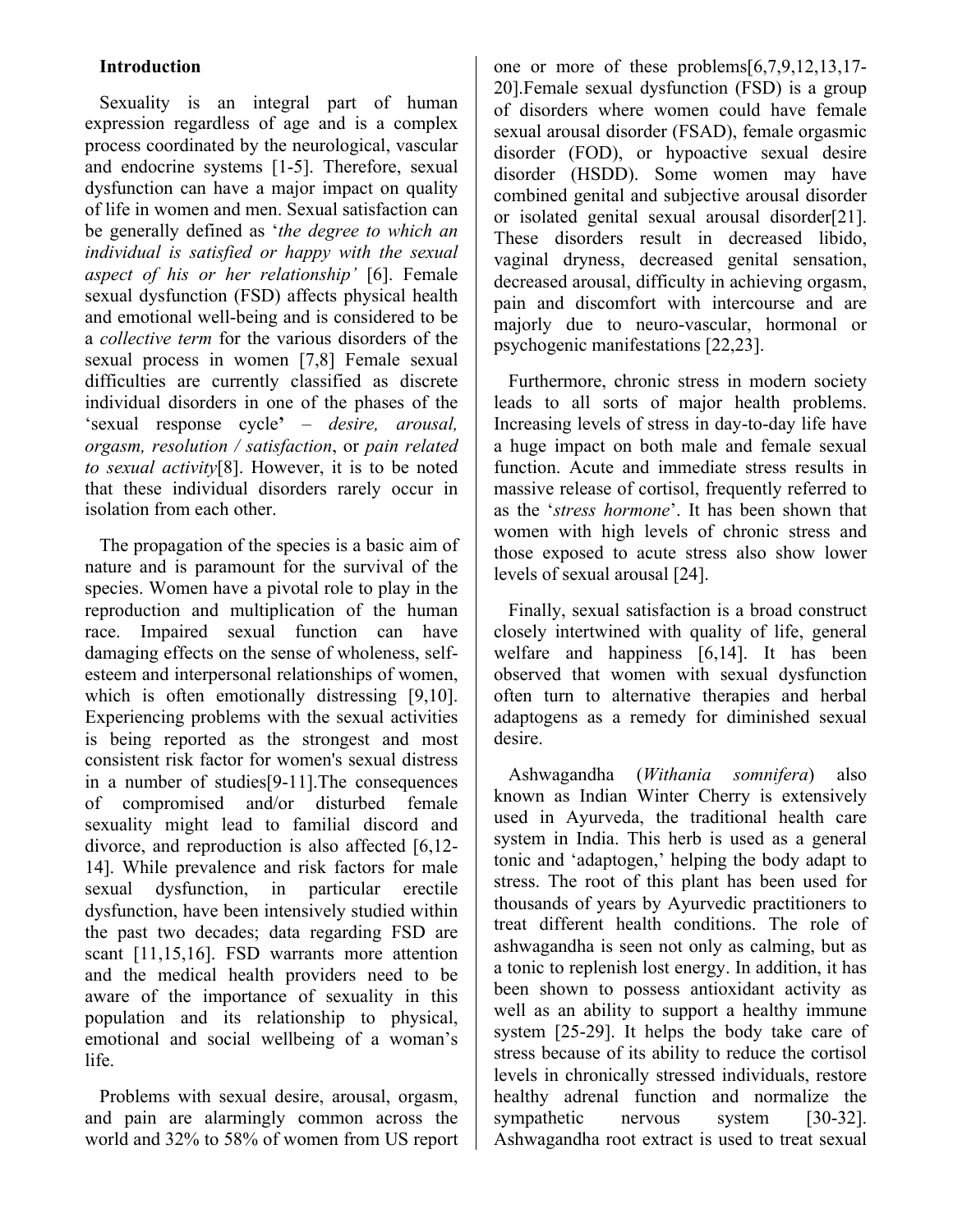weakness, erectile dysfunction, performance anxiety in men and diminished sexual desire in women and in all forms of sexual dysfunction [9,28,33,34], particularly where depleted nervous system is playing a role. Ashwagandha is often called *"Indian ginseng"* due to its rejuvenating effects [27,35]. Nonetheless, the specific effects are not similar to ginseng. Rather than providing restless energy as does ginseng, Ashwagandha causes relaxation. Ashwagandha root, both a nervine and 'adaptogen' is known to increase energy through stress reduction [34,35].The root contains antioxidants, iron, amino acids, flavonoids and many active ingredients of the withanolide class. Numerous studies suggest Ashwagandha can directly and indirectly prevent and treat a number of diseases [36,37].

The present study employs the full-spectrum root extract of Ashwagandha which retains and potentiates the synergism in the whole root. It is noteworthy that although various Ashwagandha powders and extracts are available commercially, there are serious shortcomings in standardization and optimization of Ashwagandha extracts. The Ashwagandha root extract used in the present study (KSM-66 Ashwagandha from Ixoreal Biomed in Los Angeles, California) has been extracted with a unique processing technology producing a broad spectrum phytopharmaceutical containing the desired quantum of withanolides, that potentiates the action of Ashwagandha manifold, providing pantherapeutic effects. Earlier studies clearly indicate that the traditional use of Ashwagandha has a logical and scientific basis [27]. Nonetheless, clinical studies are needed to validate the efficacy of this herb in female sexual function and sexual arousal disorders.

Hence, the present study was designed as a prospective, randomized, placebo-controlled trial to assess the efficacy and safety of a highconcentration full-spectrum extract of Ashwagandha roots in improving Female Sexual Dysfunction (FSD) as measured by the Female Sexual Function Index (FSFI) in otherwise healthy women with sexual dysfunction and arousal disorder.

#### **Materials and Methods**

This study was a single centre, prospective, randomized, placebo-controlled trial. Fifty female subjects were enrolled in the study following a specified screening protocol for determining the baseline values of the parameters to be studied (Day 0). The study subjects were either assigned to the Ashwagandha root extracttreated group (**Group A**; n=25) or the Placebotreated group (**Group B**; n=25) in a randomized fashion. Study duration was 8 weeks for each subject.

As indicated earlier, the Ashwagandha root extract used in the present study is KSM-66 Ashwagandha from Ixoreal Biomed in Los Angeles, California). The extract has been standardized to 5% withanolides as ascertained by HPLC. The safety and efficacy of this extract have been assessed in clinical trials already in the literature [30,34]. The analysis of withanolides was performed on a Waters 515 HPLC system, using a Sunfire C18 column of dimension 250 x 4.6 mm, 5µm at a flow rate of 1 ml/min. The solvent system is based on methanol:water (60:40). At the end of the run, the column was flushed with 100% methanol for 30 min. The column temperature was 30 C and the injection volume was 20 µl.

All subjects were enrolled based on their expressed interest in improving their current sexual function and health. Written informed consent with an emphasis on anonymity of interview results was obtained from each subject following a detailed explanation of the objectives and protocol of the study, which was conducted in accordance with the ethical principles stated in the "Declaration of Helsinki" and approved by the institutional ethics committee of Bharati Vidyapeeth Deemed University, Navi Mumbai 400614, India (Date of approval: October 7, 2013). The Ethical Committee notifications followed the Good Clinical Practice (GCP) Guidelines issued by Central Drugs Standard Control Organization and Ethical Guidelines for Biomedical Research on Human Subjects, issued by Indian Council of Medical Research.

#### **Study Subjects:**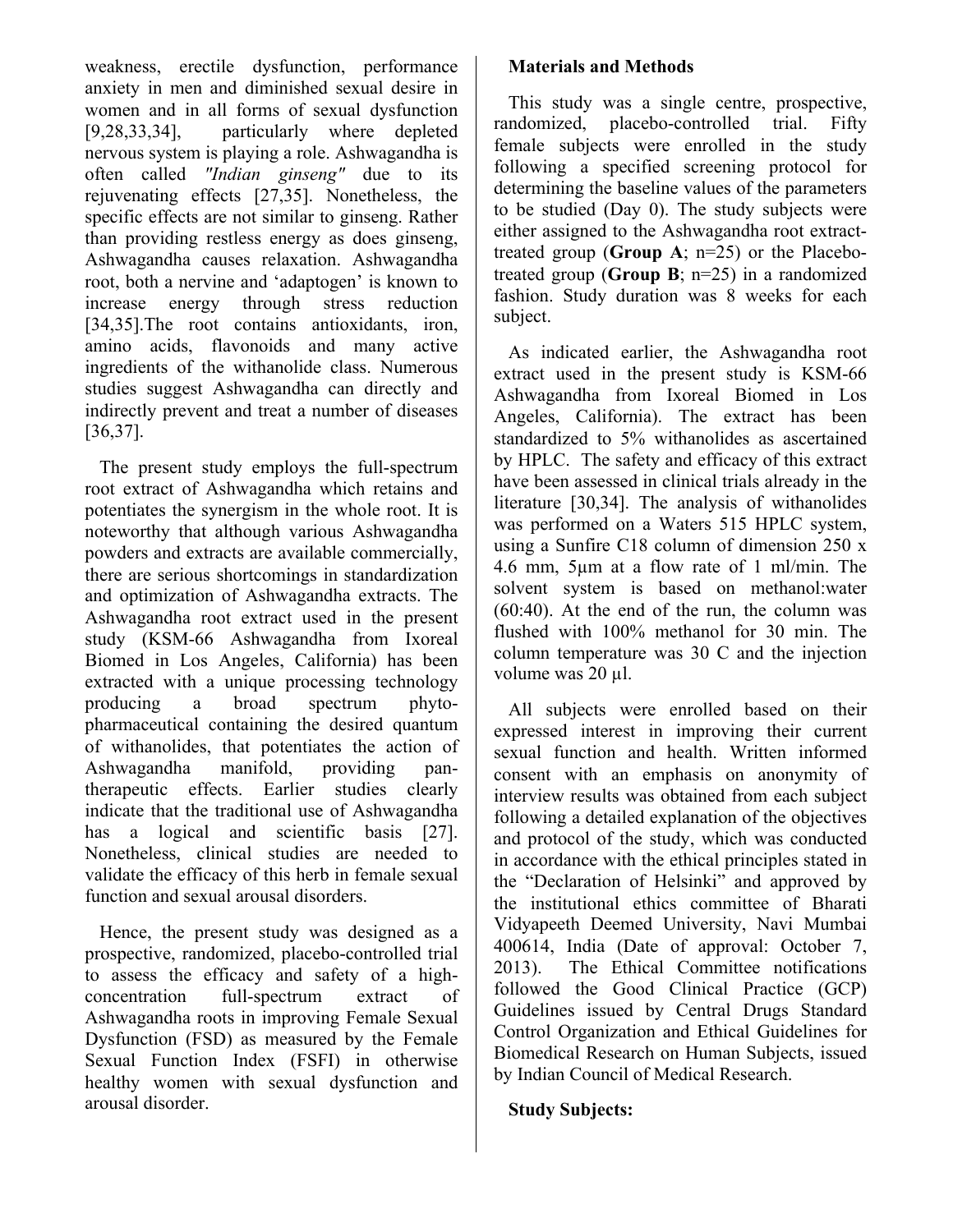During the treatment period, the study subjects were required to present themselves at the Trial Centre on specified intervals: **Visit 1**- Day 0, **Visit 2**- Week 4 and **Visit 3**- Week 8. Final safety and efficacy assessments were done at the end of the study (week 8).

Demographic characteristics, including each subject's age were assessed in all women. The women selected for inclusion in the study were available for a 1 hour face-to-face interview by the medical personnel for diagnosis and evaluation of Female Sexual Dysfunction (FSD). The study subjects were enrolled in the study after qualifying the following inclusion and exclusion criteria:

#### *Inclusion criteria:*

- 1. Female subjects between 21 to 50 years of age who have been previously functional and/or experienced in sexual function for several years in the past; having a stable heterosexual relationship with a male partner for at least 1 year.
- 2. Women who have a male partner with a score of *'not impotent'* or *'minimally impotent'* on the Single-Question, Selfreport of Erectile Dysfunction (Massachusetts Male Aging Study).
- 3. Women who have a baseline total score of <26 on the Female Sexual Function Index (FSFI) and a baseline total score of >11 on the Female Sexual Distress Scale (FSDS).
- 4. Women who met the diagnostic criteria for Female Sexual Dysfunction (FSD) with any one or more of the following disorders:
	- a. Hypoactive sexual desire disorder (HSDD)
	- b. Female sexual arousal disorder (FSAD)
	- c. Female orgasmic disorder (FOD)
	- d. Combined genital and subjective arousal disorder
- 5. Women who were willing to engage in sexual activities with an intent-to-attain orgasm at least 2 times per week
- 6. Women who provided a written Informed Consent and were able to understand and comply with all the study requirements.

### *Exclusion criteria:*

- 1. Women who presented with evidence of unresolved sexual trauma or abuse, with FSD caused by untreated endocrine disease, with chronic dyspareunia which was not attributable to vaginal dryness during the previous 12 months.
- 2. Women with chronic or severe medical or psychiatric illnesses, drug abuse, infertility, menopause, those who were pregnant or lactating and women with known hypersensitivity to Ashwagandha were excluded from the study

#### **Study and Treatment Protocol**

### *Study Design:*

We conducted a single-centre, prospective, randomized, placebo-controlled trial to assess the efficacy and safety of a high-concentration fullspectrum extract of Ashwagandha roots in improving Female Sexual Dysfunction (FSD) as measured by the Female Sexual Function Index (FSFI) in otherwise healthy women with sexual dysfunction and arousal disorder.

#### *Randomization Procedure:*

Randomization was done using a Windows operating system based software package (Rando version 1.2©, R. Raveendran 2004). The Study Investigational Product (IP) was packed in a manner that the Study and Placebo (control) medication packs were identical. The packs were coded to conceal the nature of their contents and the label contained the patient serial number (ID of the Study).

## *Study Drug:*

KSM-66 Ashwagandha (High concentration, full spectrum, standardized root extract of *Withania somnifera*) was given in the dose of one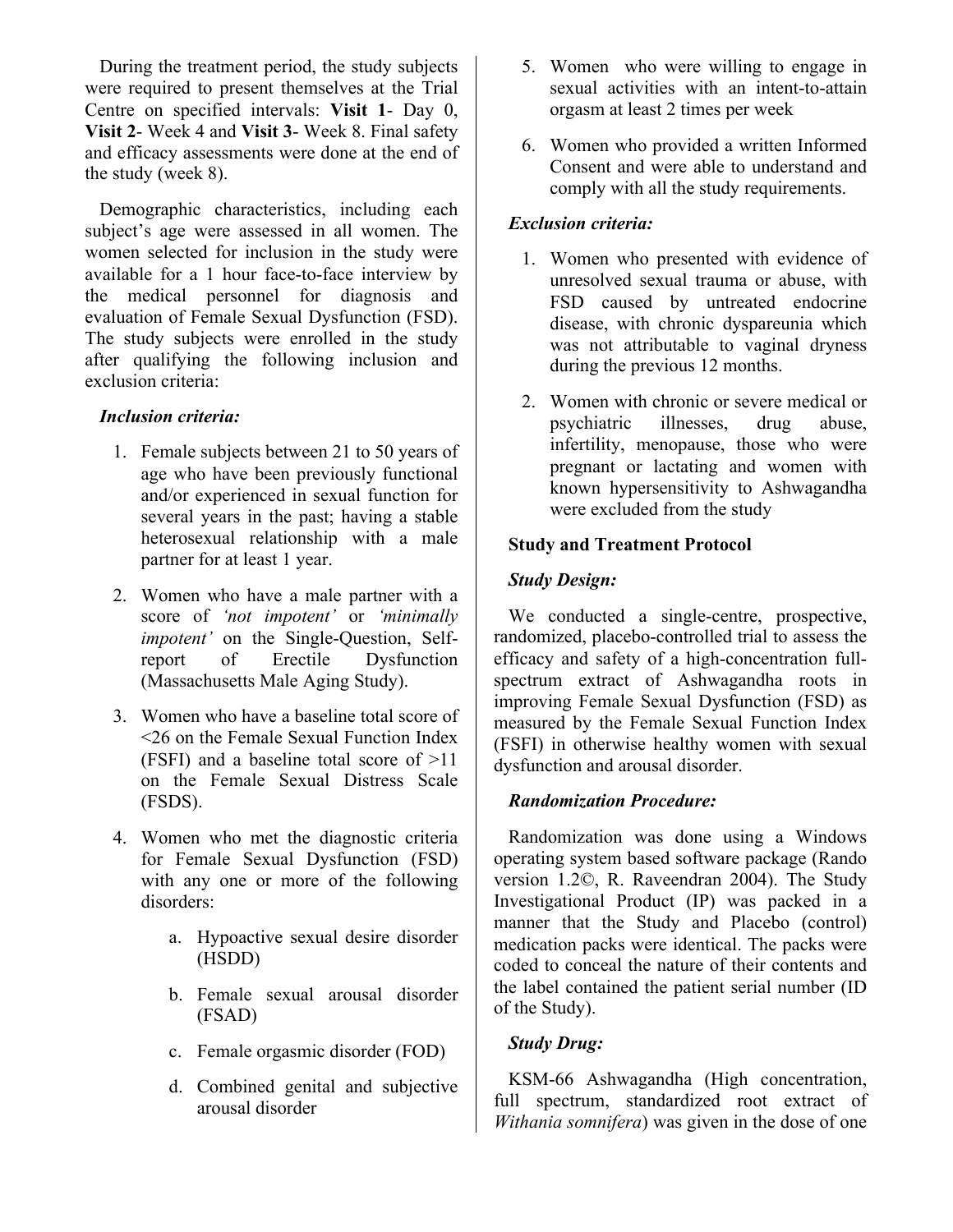capsule (300 mg) twice per day orally, over a period of 8 weeks. The same protocol was followed for administration of the Placebo capsule.

#### *Study Groups:*

- 1. **Group A**: Ashwagandha root extracttreated Group
- 2. **Group B**: Placebo-treated Group

#### *Concomitant Medication:*

Any other concomitant medication required by the patient was prescribed at the discretion of the investigator and/or the attending clinician in accordance with the routine clinical practice at the study site. It was made certain that, the prescribed medicines did not interfere with the study outcomes.

#### **Efficacy Parameters Evaluated and Measurements**

Outcome measures included demographic data, medical and sexual history, quality of life questionnaires: The Female Sexual Function Index (FSFI), the Female Sexual Distress Scale (FSDS), the Sexual activity record (SAR), the Patient's Global Assessment of Response to Therapy (PGART) and the Patients Global Assessment of Tolerability to Therapy (PGATT) were used to evaluate the effectiveness of Ashwagandha root extract in improving female sexual dysfunction (FSD).

#### **Primary Efficacy Outcomes**

#### *The Female Sexual Function Index (FSFI)*

The FSFI, a self-report questionnaire consists of six domains: desire, arousal, lubrication, orgasm, global satisfaction and pain, assigned with 19 items. Full-scale and individual domain scores were derived from the computational formula described by Rosen et al [8]. Female Sexual Dysfunction (FSD) in the study subjects and its amelioration by Ashwagandha root extract was evaluated by using the FSFI. The FSFI Questionnaire was used at the beginning of the Study (to establish the baseline values), at 4

weeks and at the end of the study period of each group (at 8 weeks).

The FSFI Questionnaire assessed sexual function or problems which had occurred during the previous 4 weeks. In accordance to the FSFI questionnaire, S*exual desire* was assessed as frequency and desire level, by asking 2 questions. *Arousal* was assessed as frequency, level, confidence and satisfaction, by asking 4 questions. *Lubrication* was assessed as frequency, difficulty, frequency of maintaining lubrication and difficulty in maintaining lubrication, by asking 4 questions. *Orgasm* was assessed as frequency, difficulty and satisfaction, by asking 3 questions. *Satisfaction* was assessed as the amount of closeness with partner, sexual relationship and overall sex life, by asking 3 questions. *Pain* was assessed as pain frequency during vaginal penetration and pain frequency following vaginal penetration, by asking 3 questions.

For each of the 6 domains, a score was calculated and the total score was obtained by adding the 6 domain scores. The maximum value score for each domain score is 6 and the maximum value for the FSFI total score is 36 [38]. Interviewers matched respondents on various social attributes in an interview averaging 45 to 60 minutes.

#### **Secondary Efficacy Outcomes**

#### *Female Sexual Distress Scale (FSDS)*

The FSDS is a self-report questionnaire [39] which measures sexually-related personal distress in women. It lists 12 *feelings* or *problems* and asks the respondent to indicate how often each problem has caused distress in the past 30 days. Response choices are *'never,' 'rarely,' 'occasionally,' 'frequently,'* and *'always'.* The questionnaire is scored by summing the item responses (scaled such that *'never'* equals 0 and *'always'* equals 4).

#### *Sexual Activity Record (SAR)*

Assessment of the temporal improvement in sexual activity relative to the baseline values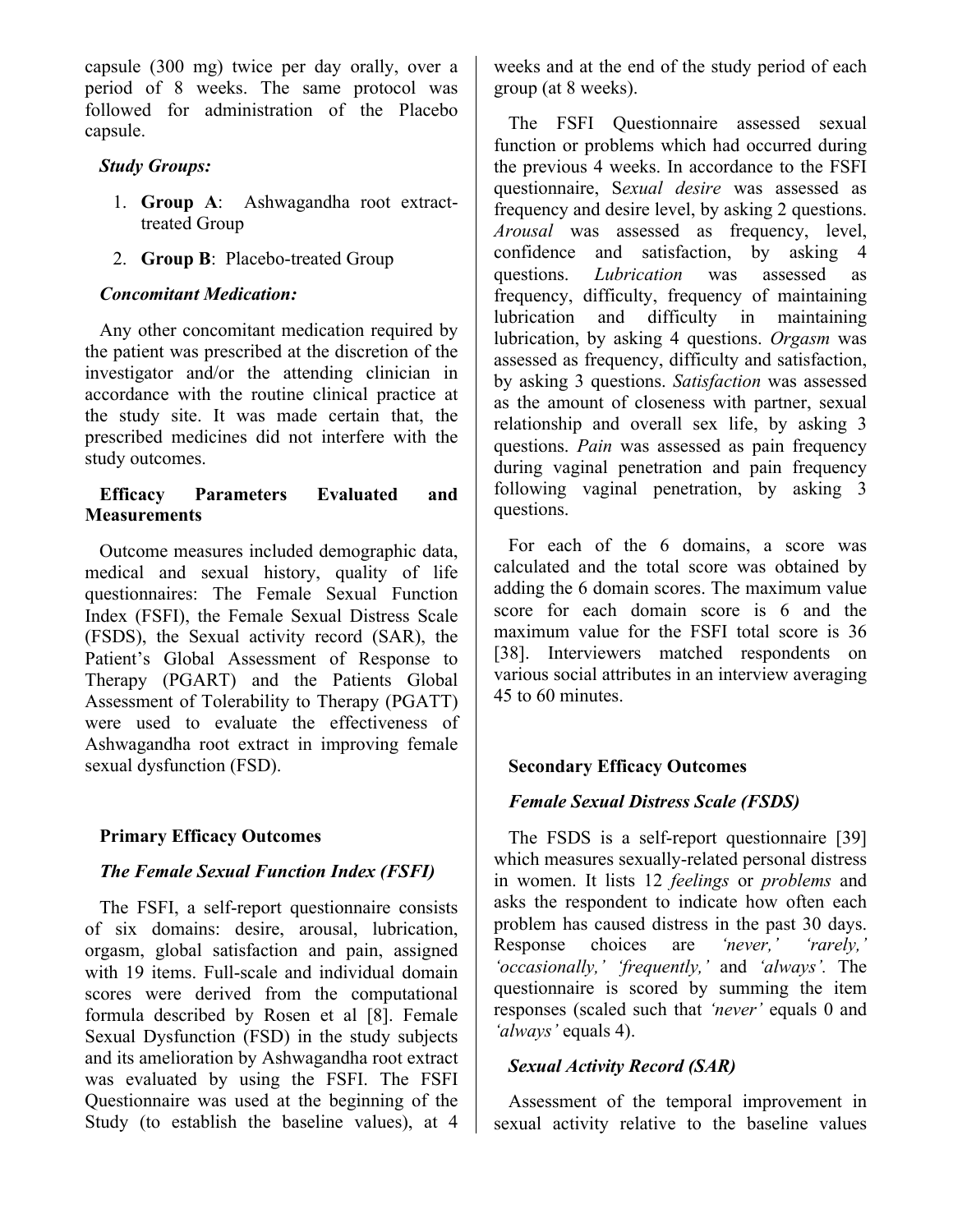following administration of the specific therapy was based on the Sexual Activity Record (SAR); which measured the encounter frequency of *'successful and satisfactory sexual events'.*

#### *Patient's Global Assessment of Response to Therapy (PGART)*

PGART was assessed by the Study Subjects at the end of therapy on a 5-point scale given below depicting improvement in sexual activity and sexual satisfaction:

*Excellent response* denoted excellent improvement.

*Good response* denoted good improvement.

*Moderate response* denoted some improvement.

*Poor response* denoted minimal improvement.

*Worst response* denoted no improvement.

#### *Patients Global Assessment of Tolerability to Therapy (PGATT)*

Safety and tolerability of the therapy were assessed at end of the study period. Tolerability of the therapy was assessed by careful recording of adverse events (if any) and judging their causal relationship to the test drug.

PGATT was assessed on a 5-point scale of 'Excellent', 'Good', 'Moderate', 'Poor' and 'Worst' as below:

*Excellent tolerability:* No adverse effects & patient able to tolerate the drug

*Good tolerability:* Minimal side effects not interfering with patients daily activities

*Moderate tolerability:* Some side effects & minimal interference in patients daily activities

*Poor tolerability:* Significant side effects &Significant interference in patients daily activities

*Worst tolerability*: Patient not able to tolerate the drug at all due to adverse effects

#### **Compliance:**

Subjects were provided "Therapy Kits"

containing the medications. At each visit, the investigator/study team noted the number of tablets dispensed and the no. of tablets returned by the subject. Any deviations and dose missed was recorded in the *Case Record Form* and *Drug Accountability Log* for verifications with reasons.

Compliance is a very important aspect of treatment. A patient was considered compliant if ≥ 80% of medication was consumed according to the prescribed regimen.

#### **Data Evaluation and Statistical Analysis:**

#### *Analysis Dataset*

The recommended for practice for clinical trials is that all analysis is to be done on both the intent-to-treat (ITT) and the per-protocol (PP) datasets. The ITT dataset included all subjects recruited in the study irrespective of their study completion status, whereas the PP dataset included all subjects who completed the study as per the protocol without any protocol violation. In our case, all the subjects completed the study and therefore the ITT dataset and the PP dataset are equivalent.

#### *Data Expression*

Categorical data and discrete data are expressed as numbers with percentages (proportions). Changes in the scores from baseline were calculated and expressed as mean change and percent change from baseline. Data are expressed as mean  $\pm$  standard deviation (SD).

#### *Analysis Methods*

Time duration- related changes in each domain score value as compared to the baseline value, as measured at the predetermined time periods in the Ashwagandha root extract-treated Group were compared with the corresponding values in the placebo-treated Group using Kruskall-Wallis test (Non-parametric ANOVA with treatment as the factor). Baseline scores were compared to the post-treatment scores using Friedman test followed by *post-hoc* individual comparisons using Wilcoxon test. All testing was done using two-sided tests at alpha 0.05.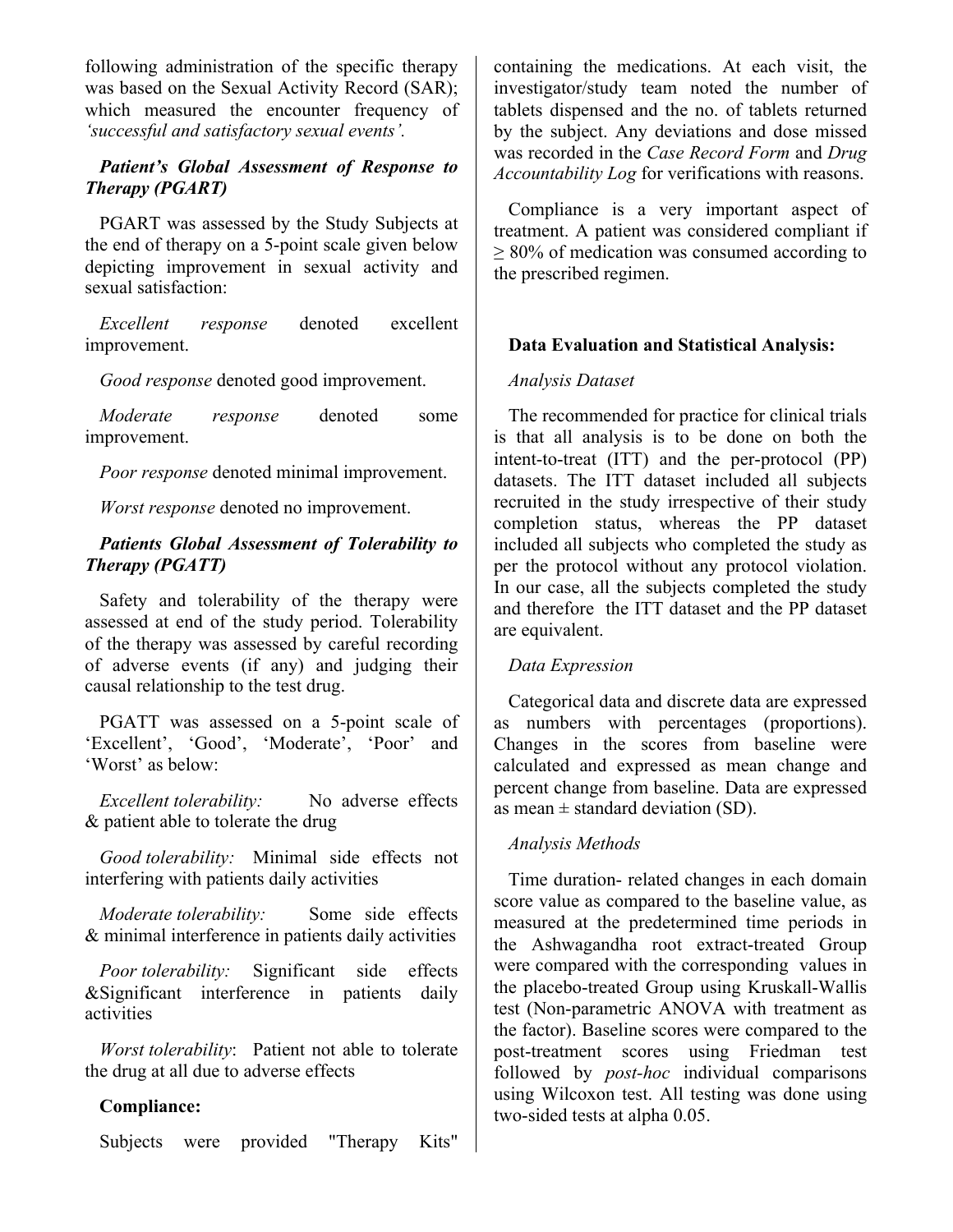#### **Results and Observations**

None of the 50 enrolled women was withdrawn from the study for any reason. The general demographic characters of the subjects are given in Table 1. The study subjects' mean age was 28.12+/-5.12 in the Ashwagandha root extracttreated group (**Group A**;  $n=25$ )and 29.44  $+/-$  in the placebo-treated group (**Group B**; n=25).The general demographic characters of both the study groups were comparable (Table 1).

#### **The Female Sexual Function Index (FSFI)**

Using the pre-determined cut off scores, and after being screened for inclusion criteria; all the women enrolled in the present study had total FSFI scores suggestive of FSD. Domain scores were suggestive of sexual difficulties related to desire, arousal, lubrication, orgasm, poor satisfaction and pain.

The mean total FSFI scores at week 4 of the study period were found to be  $20.25 +/- 1.66$ (49.22% change from baseline) in Group A and 17.69 +/- 1.62 (29.79 % change from baseline) in Group B out of a maximum total score of 36.

At week 8 of the study period, the mean total FSFI scores were found to be  $23.86 +/- 2.02$  in Group A and  $20.06 +/- 2.38$  in Group B (Figure 1). These data indicate a 75.83% and 47.17% change from baseline in Group A and Group B respectively at week 8; the difference was found to be highly significant  $(p<0.001)$ , evidencing that the full-spectrum, standardized root extract of Ashwagandha (300 mg twice per day orally, over a period of 8 weeks) afforded excellent improvement in FSD in otherwise healthy women as validated by the total FSFI scores.

#### *Desire Domain of FSFI*

Figure 2 displays the mean+/- SD score for the desire domain of FSFI; which was comparable between Group A and Group B at week 4 and week 8 respectively. However, a significant  $(p<0.01)$  increase in the desire domain score was observed in Group A as compared with baseline values  $(1.80 +/- 0.71)$  of the same at week 8 (4.01)  $+/-$  0.48).

# *Arousal and Lubrication Domains of FSFI*

Mean FSFI domain scores for arousal and lubrication were significantly  $(p<0.001)$  higher in Group A than in Group B at week 4 and week 8 of the study period as also when compared to their respective baseline values (Figures 3 and 4) suggesting remarkable improvement in these variables, thus evidencing Ashwagandha root extract's capability in ameliorating sexual difficulties regarding arousal sensation and arousal lubrication.

# *Orgasm and Satisfaction Domains of FSFI*

Mean FSFI domain score for orgasm in Group A showed a steady significant  $(p<0.01)$  increase from the baseline value up to week 4 of the study period; thereafter, the score value of this parameter of sexual climax maintained its improvement status up till the end of the study period (week 8); which was highly significant  $(p<0.001)$  as compared to the placebo treatment (Group B) which also showed a similar trend (Figure 5).

Ashwagandha root-extract treatment (Group A) significantly  $(p<0.001)$  improved the mean FSFI domain score for satisfaction at week 4 and week 8 of the study period as compared to the placebo treatment (Group B) at similar time periods (Figures 6&7). Improvement in the satisfaction domain from the baseline value was remarkable (62.33%) in the intervention group, defining the anti-stress and adaptogenic properties of Ashwagandha.

# *Pain Domain of FSFI*

Ashwagandha root-extract treatment resulted in marked improvement in the mean FSFI domain score for pain at week 8 as compared to Placebo treatment (Group B) at similar time period (Figure 8). However, improvement in the FSFI domain score of this variable was found to be significant ( $p<0.01$ ; 77.54%) in Group A as compared with the baseline value of this parameter.

# **Female Sexual Distress Scale (FSDS)**

The mean total Female Sexual Distress Scale (FSDS) scores depicting sexually related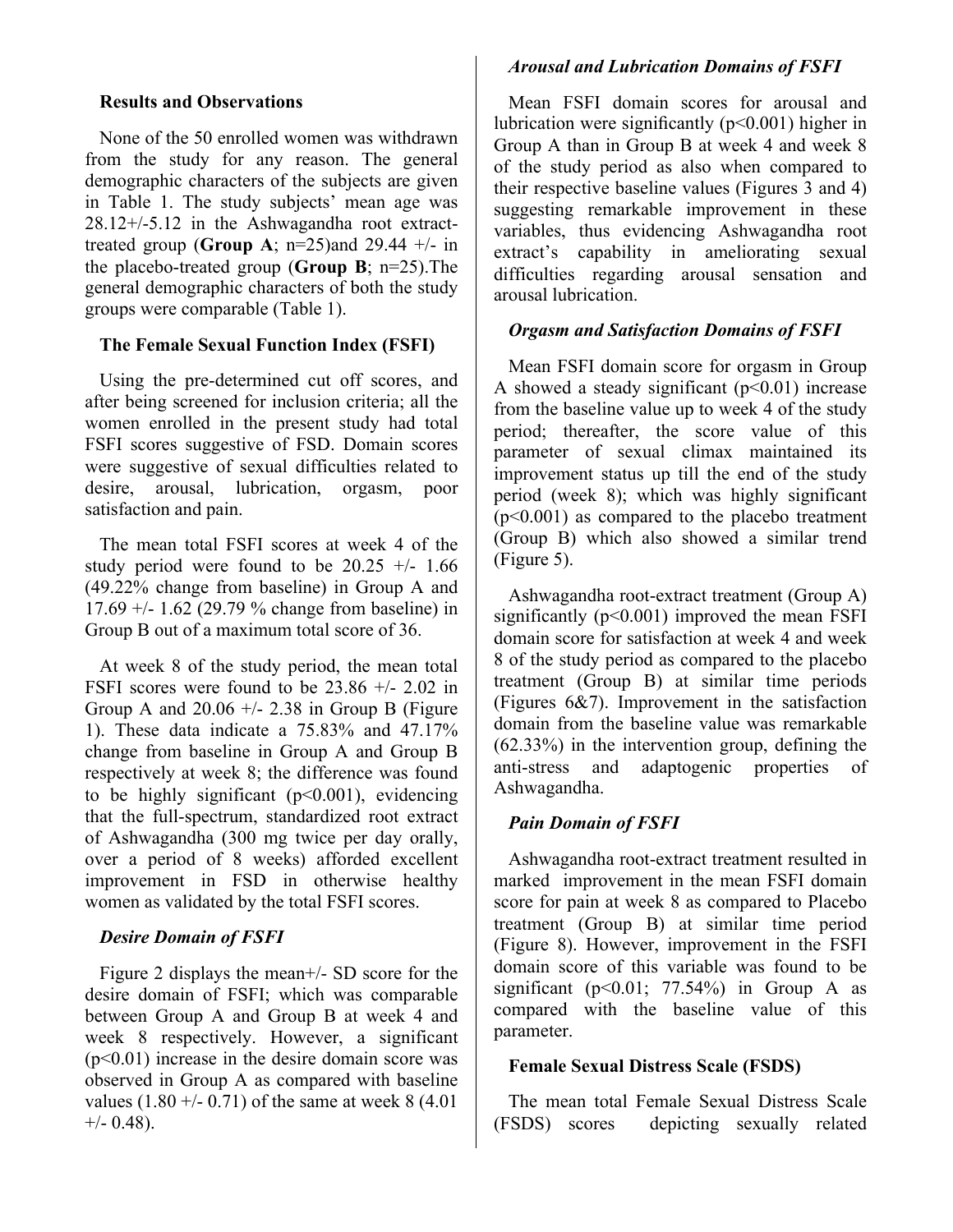personal distress in women with FSD showed highly significant improvement with Ashwagandha root-extract treatment (Group A) at week 4 ( $p < 0.001$ ) and at week 8 ( $p < 0.001$ ) as compared with Group B at the same time periods (Figure 9).

#### **Sexual Activity Record (SAR)**

Significant improvement was observed in the total  $(p<0.01)$  and successful sexual encounters (p<0.001) of the trial subjects in Group A at week 8 of the study period as compared to Group B at the same time period (Table 2).

#### **Patient's Global Assessment of Response to Therapy (PGART)**

At the end of therapy (week 8) the Study Subjects assessed PGART on a 5-point scale depicting improvement in sexual activity and sexual satisfaction. Of the 25 subjects in Group A, 15 documented an "Excellent**"** response depicting excellent improvement, 9 recorded a "Good" response and 1 subject recorded a "Moderate" response to therapy.

The compliance was excellent for all the patients in both the groups.

#### **Patient's Global Assessment of Response to Therapy (PGART)**

No adverse effects of therapy were observed in the Ashwagandha root-extract treatment group (Group A), all the subjects  $(n=25)$  showed excellent tolerability of the therapy.

Examination of these data reveals that the fullspectrum Ashwagandha root extract evaluated in this study effectively ameliorated any inadequacies in sexual desire and in the psychophysiological changes that characterize the female sexual dysfunction and cause marked distress and interpersonal difficulties.

#### **Discussion**

Sexual expression is a normal and healthy part of human behaviour. Female sexual dysfunction is a complicated and multifactorial condition combining pathophysiologic, psychological, and interpersonal relationships [40].

Positive sexual experiences are related to health and well-being throughout life; hence, there is a need to think about sexual health as not merely the absence of sexual disorders, but as a key factor affecting the quality of life [41].

Female sexual dysfunction (FSD) is characterized by disturbances in the psychophysiological changes associated with the 'sexual response cycle' expressed as decreased libido, vaginal dryness, pain and discomfort with intercourse, decreased genital sensation, decreased arousal, and difficulty in achieving orgasm. Among these is hypoactive sexual desire disorder (HSDD), a condition that causes marked distress and interpersonal difficulties [42]. These dysfunctions are due to underlying neurovascular, hormonal or psychogenic aetiologies [22]. It has been shown that in female sexual function, neurotransmitter-mediated vascular smooth muscle relaxation results in increased vaginal lubrication, vaginal wall engorgement and vaginal luminal diameter expansion [43].

It is well known that hormonal and metabolic imbalances emerge as our bodies attempt to adapt to chronic stress. Therefore, it is critically important to recognize and respond to the various risk factors for anxiety disorders, chronic stress and depression to prevent and treat metabolic derangements and sex hormone imbalances in FSD. The success of treatment for FSD depends on the underlying cause of the problem. Stress is a multifaceted disorder, and must be addressed as such in order to achieve relief and calm. It is critical to lower cortisol levels, restore healthy adrenal function and normalize the sympathetic nervous system. The sympathetic nervous system is activated in a variety of situations including both sexual arousal and during stress. Furthermore, it has been found that stress related to sexual performance may interfere with sexual arousal [44].

It is distressing that mainstream treatment regimens often fail to address these subtleties, an oversight that majorly contributes to sexual distress in male and female patients. The conventional health care approach typically attempts to alleviate stress with an array of psychoactive drugs that either mimic or manipulate neurotransmitter signalling; however,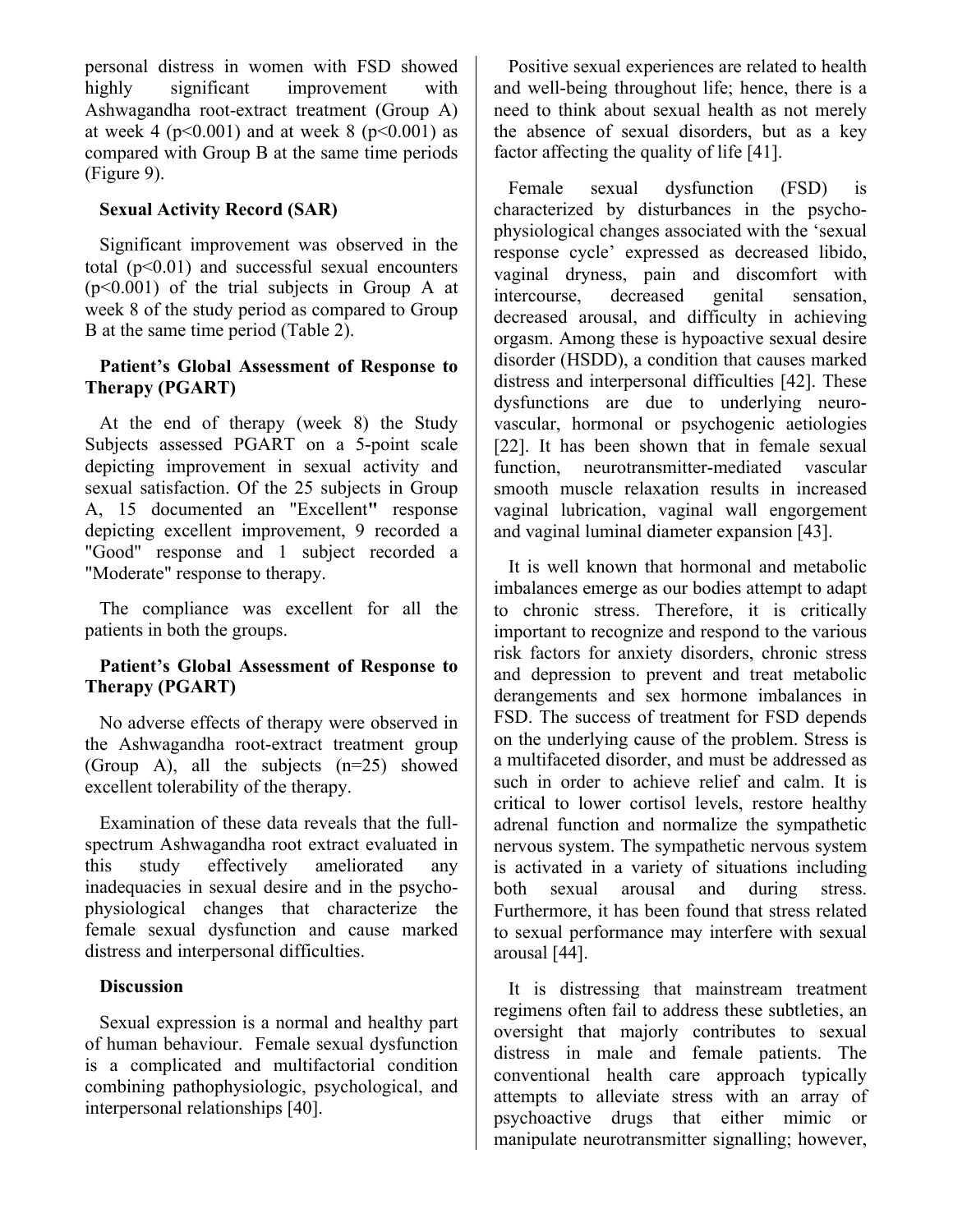psychoactive drugs often fail to address these underlying causes of anxiety and stress.

Although new pharmaceutical agents have been identified for male erectile problems and sexual desire and orgasm disorders in women, individuals with sexual dysfunction often seek alternative therapies. Numerous studies have shown that, in the face of the inevitable stress of contemporary life, one excellent option for health support lies in supplementation using plants called 'adaptogens**'**.

Ashwagandha (*Withania somnifera*) is proved anxiolytic, antidepressant, and anti-stress adaptogen. It has been found effective in stressinduced sexual dysfunctions in animal models. Ashwagandha has been described in traditional Indian Ayurvedic medicine as an aphrodisiac that can be used to treat male [34] and female sexual dysfunction and infertility. Traditional Indian medicine has used it for centuries to alleviate fatigue and improve general well-being. Ashwagandha can address many of the health and psychological issues that plague today's society. In view of its varied therapeutic potential, it has also been the subject of considerable modern scientific investigations. The major chemical constituents of the Withania genus, the withanolides, are a group of naturally occurring steroidal lactones. In recent years, numerous pharmacological investigations have been carried out into the components of Ashwagandha extracts [36]. Ashwagandha, has long been used by Ayurvedic practitioners as a rejuvenating tonic [27].

As mentioned above, the female sexual response cycle consists of three phases: desire, arousal, and orgasm. During sexual arousal, genital blood flow and sensation are increased. The vaginal canal is moistened (lubrication). During orgasm, there is rhythmical contraction of the uterus and pelvic floor muscles. Within the central nervous system, hypothalamic, limbichippocampal structures play a central role for sexual arousal. Sexual arousal largely depends on the sympathetic nervous system. Furthermore, there is a growing body of evidence that women with sexual dysfunction commonly have physiologic abnormalities, such as vasculogenic and neurogenic derangements, contributing to

their overall sexual health problems.

Ashwagandha normalizes the body's response to stress triggers and maintains equilibrium within the hypothalamic-pituitary-adrenal axis (HPA). In *Ayurvedic* medicine, Ashwagandha is known as a **'**Rasayana**'**, a term used for a group of plants classified as rejuvenative tonics that increase the body's resistance to stress. This traditional Ayurvedic use has been verified by numerous clinical studies and scientific research has validated its role in adrenal gland health; it has been shown to reduce cortisol, stress and anxiety. The standardized extract of Ashwagandha used in the present study has been shown in previous studies to be effective on the negative effects of stress, and to increase energy, reduce fatigue, enhance the sense of well-being, and reduce cortisol levels up to 27.9% [30].

In the present clinical trial situation, the Female Sexual Function Index (FSFI) and the Female Sexual Distress Scale (FSDS) were found to be useful for evaluation of the treatment outcome and the results markedly demonstrated an improvement in female sexual function by supplementing with Ashwagandha. The validation of these self-report questionnaire measures of sexual functioning in women was conducted by medical personnel addressing the protocol of the study.

In the present study, the multidimensional structure of the FSFI and the unidimensional structure of the FSDS were found to be fairly well replicated in the study sample. Internal consistency and stability of the FSFI and its subscales and the FSDS scores were found to be satisfactory to good, and the subscales were reasonably stable across demographic variables. Furthermore, it was observed that the discriminant validity and the ability of the scales to predict the presence or absence of sexual complaints were excellent. The reliability of these measures helped to proactively evaluate and appropriately treat women with FSD.

Our present report is the first clinical study evaluating the effects of a full-spectrum extract of Ashwagandha roots in improving sexual dysfunction in otherwise healthy women. Our findings show that Ashwagandha can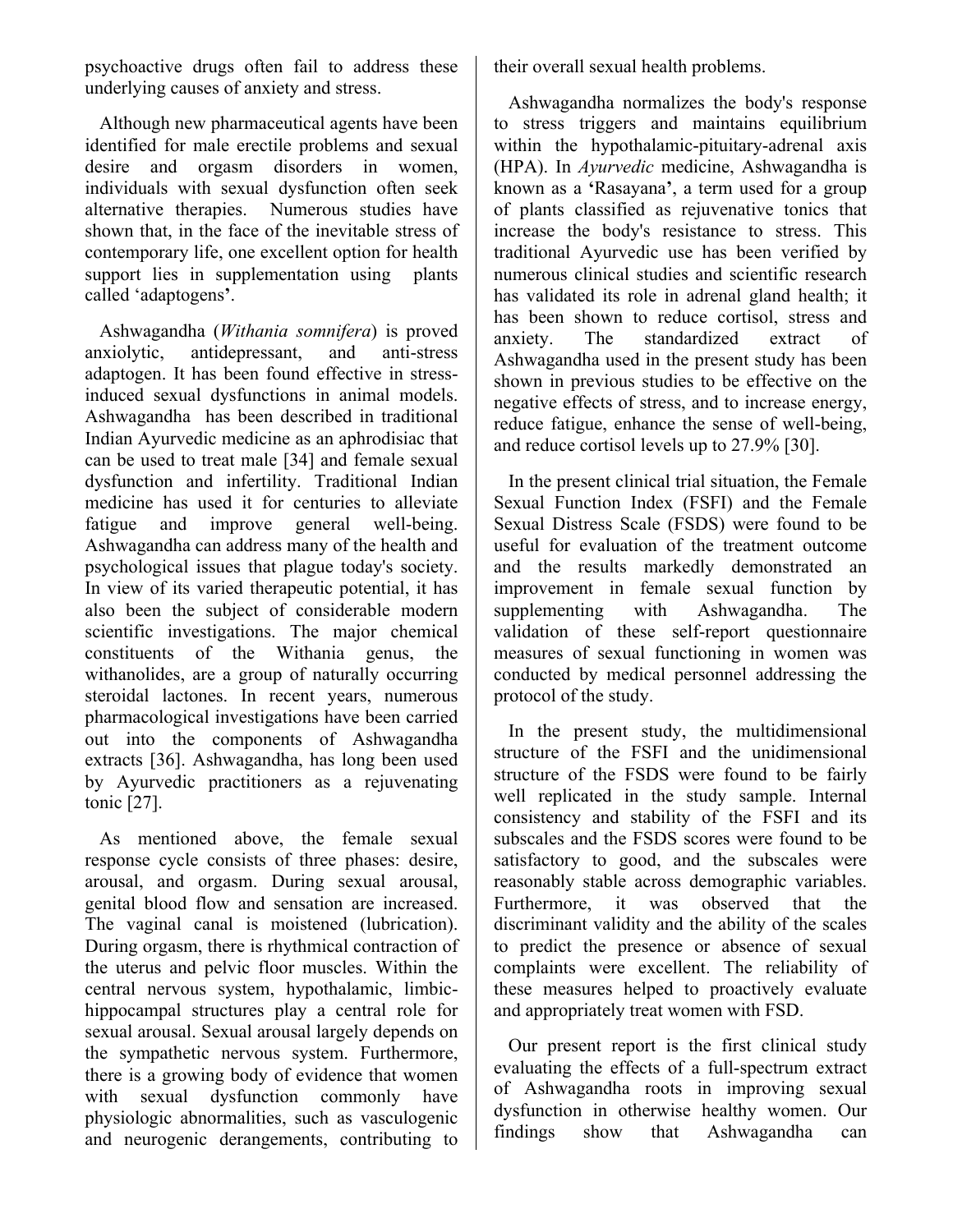significantly improve the overall female sexual function with no adverse effects.

The profound central nervous system effects, antioxidant activity, anti-inflammatory effects and anti-stress effects of Ashwagandha have been discussed above. These multiple mechanisms of action are associated with the hypothalamicpituitary-adrenal axis and are postulated as the possible explanations for improvements in sexual arousal and function.

In our study, the baseline (Day 0 of the Study Period of 8 weeks) mean total FSFI scores were 13.57+/-0.90 and 13.63+/-0.95 in the Ashwagandha root extract-treated group and placebo-treated group respectively which were markedly lower than in other reports, compared to their baseline values [1, 11,45-47]. We attribute these lower scores to restrained attitudes towards sex and towards talking about sex in this specific object pool, owing to its Asian Indian cultural norms. However, 8 weeks intake of Ashwagandha root extract significantly improved the status of this parameter, with a mean total score of 23.86+/-2.02; which was significantly (p<0.001)higher than the value of the mean total FSFI score in the placebo-treated group (20.06+/- 2.38).

Oh et al [1] reported the baseline mean total FSFI score was 21.33, which was slightly lower than in earlier reports. Aslan et al.[45] reported total FSFI score of 24.2 in adult women (mean age 38.6 years) and Nappi et al.[46] reported a total score of 25 (age range 45–65 years). In another study the mean total score on the FSFI was 20.4. [47]. Singh et al [11] reported the mean total FSFI scores of 10.5+/-9.2 in women 40 years of age or above and 22.8+/-8.8 in women below 40 years.

In our data, treatment with Ashwagandha rootextract significantly improved all the individual FSFI domain scores as compared to the baseline values, depicting statistically significant improvement in female sexual dysfunction. Notable improvements were observed in sexual desire and frequency of successful sexual encounters without side effects. Furthermore, treatment with Ashwagandha resulted in significant improvement on the arousal, lubrication, orgasm, satisfaction and pain domains of FSFI at 4 and 8 weeks of the study period, when compared to the control values at similar time periods. These data strongly evidence the favourable effects of the fullspectrum Ashwagandha root extract and the superior effectiveness of this ancient herb in the improvement of the female sexual dysfunction.

A noteworthy observation in the present study was the substantial placebo-effect evident in the functional measures of all the domains of FSFI, in the FSDS scores and in the Event Log Records of successful sexual encounters. This observation confirms previous findings that indicate a marked placebo effect on sexual function of women with sexual difficulties [48, 49]. Several studies have noted major placebo effects; and it is well known that placebo effect adequately manages sexual dysfunction and improves treatment outcomes.

The face-to-face interview by the study subjects while answering the various questions of the FSFI, enabled the women to talk about their sexual problems and concerns. This contributed to the contentment and well-being of the study subjects, resulting in the marked improvement in sexual function in the placebo treated group.

The concept of sexually related personal distress is central to the diagnosis of all female sexual dysfunctions (FSD). Both placebo and Ashwagandha treated subjects showed a decrease in distress by the end of the study; however, the decrease in FSDS score was significantly more in Ashwagandha treated subjects as compared to the placebo treated controls.

Ashwagandha helps in proper nourishment of the tissue, by enhancing circulation [27]; which in the present study (possibly) has resulted in improvements in the vaginal epithelial layer and submucosal microvasculature.[50]. Thus, it is inferred that Ashwagandha root extracts may have an ameliorating effect on sexual function in women with FSD; especially on arousal, lubrication and orgasm.

#### **CONCLUSION**

The findings suggest that high-concentration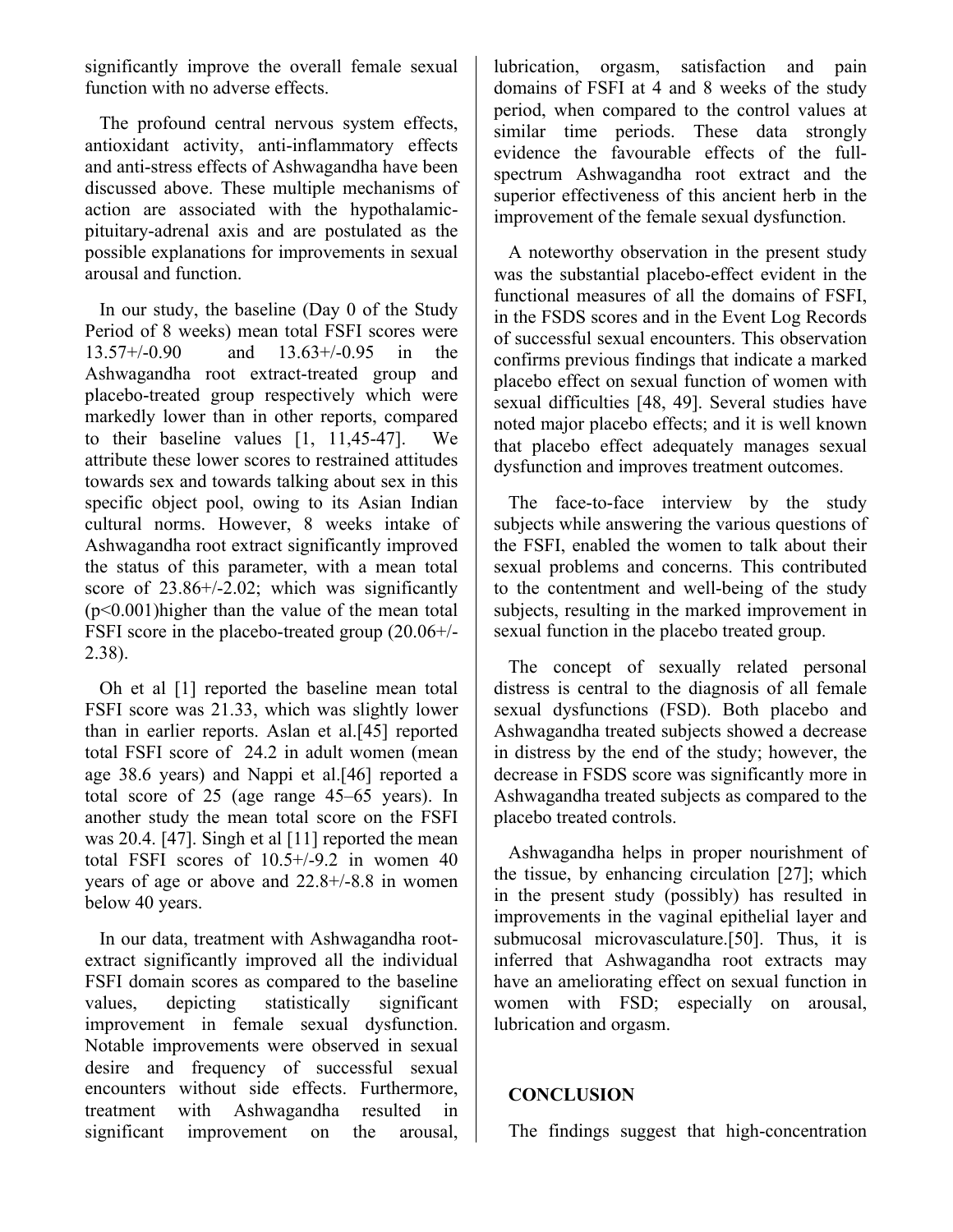full-spectrum Ashwagandha root extract could effectively ameliorate the underlying pathologies and improve the variables of female sexual dysfunction. Hence, this full-spectrum Ashwagandha root extract can be used safely as an adaptogen in women to improve sexual function.

### **REFERENCES**

- 1. Oh KJ, Chae MJ, Lee HS, Hong HD, and Park K. Effects of Korean red ginseng on sexual arousal in menopausal women: Placebo-controlled, double-blind crossover clinical study. J Sex Med 2010;7:1469–1477.
- 2. Berman Jennifer R, Berman Laura A, Kanaly Kym A. Female Sexual Dysfunction: New Perspectives on Anatomy, Physiology, Evaluation and Treatment. EAU Update Series. 2003;1:166–77.
- 3. Oksuz E, Malhan S. Prevalence and Risk Factors for Female Sexual Dysfunction in Turkish Women. J Urol. 2006;175:654– 58.
- 4. Salonia A, Munarriz RM, Naspro R, Nappi RE, Briganti A, Chionna R, et al. Women's sexual dysfunction: a pathophysiological review. BJU Int. 2004;93:1156–64.
- 5. Basson R, Berman J, Burnett A, Derogatis L, Ferguson D, Fourcroy J, et al. Report of the international consensus development conference on female sexual dysfunction: definitions and classifications. J Urol. 2000;163:888–93.
- 6. Dunn K, Croft P, Hackett G. Satisfaction in the sex life of a general population sample. Journal of Sex and Marital Therapy. 2000; 26:141–151.
- 7. Hisasue S-H, Kumamoto Y, Sato Y, Masumori N, Horita H, Kato R, et al. Prevalence of female Sexual Dysfunction Symptoms and Its Relationship to Quality of Life: A Japanese Female Cohort Study. Urology 2005;65:143–148.
- 8. Rosen R, Brown C, Heiman J, Leiblum S, Meston C, Shabsig R, et al. The female

sexual function index (FSFI): a multidimensional self-report instrument for the assessment of female sexual function. J Sex Marital Ther 2000;26:191–208.

- 9. Oberg K, Fugl-Meyer K. On Swedish women's distressing sexual dysfunctions: Some concomitant conditions and life satisfaction. J Sex Med 2005; 2:169–180.
- 10. Hayes R, Dennerstein L, Bennet C, Sidat M, Gurrin L, Fairley C. Risk factors for female sexual dysfunction in the general population: Exploring factors associated with low sexual function and sexual distress. J Sex Med 2008; 5:1681–1693.
- 11. Singh J C, Tharyan P, Kekre N S, Singh G, Gopalakrishnan G. Prevalence and risk factors for female sexual dysfunction in women attending a medical clinic in south India. J Postgrad Med 2009;55:113-120.
- 12. Laumann EO, Paik A, Rosen RC. Sexual dysfunction in the United States: prevalence and predictors. JAMA 1999;281:537–544.
- 13. Davison SL, Bell RJ, LaChina M, Holden SM, Davis SR. The relationship between self-reported sexual satisfaction and general well-being in women. Journal of Sexual Medicine 2009; 6:2690–2697.
- 14. Sprecher S. Sexual satisfaction in premarital relationships: Associations with satisfaction, love, commitment, and stability. Journal of Sex Research 2002; 39:190–196.
- 15. Ahmad MK, Mahdi AA, Shukla KK, et al. Withaniasomnifera improves semen quality by regulating reproductive hormone levels and oxidative stress in seminal plasma of infertile males. FertilSteril 2010;94:989-996.
- 16. Allahdadi KJ, Tostes RC, Webb RC. Female sexual dysfunction: Therapeutic options and experimental challenges. CardiovascHematol Agents Med Chem 2009;7:260-269.
- 17. Safarinejad MR. Female sexual dysfunction in a population-based study in Iran: prevalence and associated risk factors. Int J Impot Res 2006;18:382–395.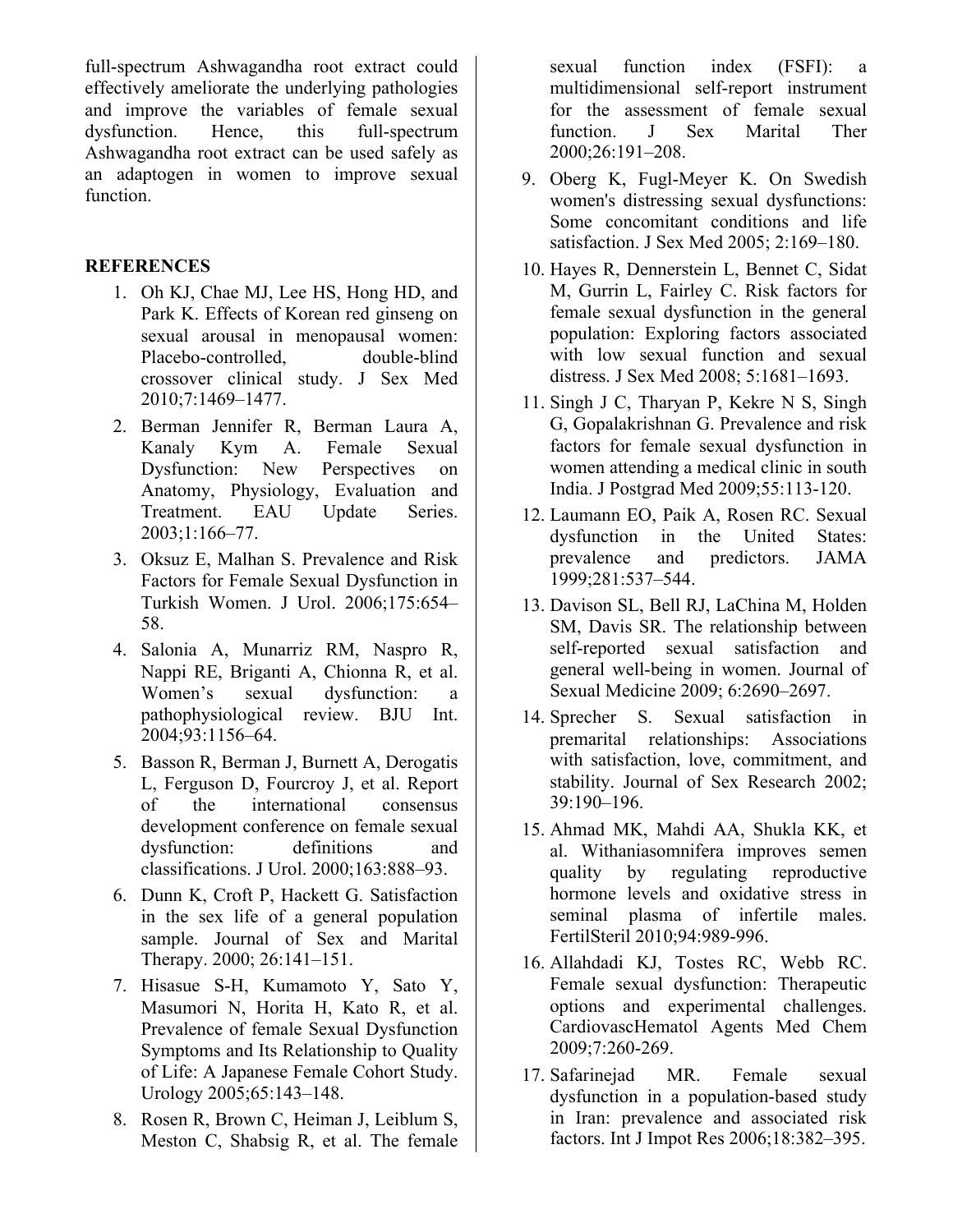- 18. Najman JM, Dunne MP, Boyle FM, Cook MD, Purdie DM. Sexual dysfunction in the Australian population. AusFam Physician 2003;32:951–954.
- 19. Cayan S, Akbay E, Bozlu M, Canpolat B, Acar D, Ulusoy E. The prevalence of female sexual dysfunction and potential risk factors that may impair sexual function in Turkish women. UrolInt 2004;72:52–57.
- 20. Avasthi A, Kaur R, Prakash O, et al. Sexual behaviour of married young women: A preliminary study from north India. Indian J Community Med 2008;33:163-167.
- 21. Kaplan HS. The New Sex Therapy. BailliereTindall, London, 1974.
- 22. Berman JR, Berman LA, Werbin TJ, Goldstein I. Female sexual dysfunction: anatomy, physiology, evaluation and treatment options. CurrOpinUrol 1999;9:563–568.
- 23. Perelman MA. Clinical application of CNS-acting agents in FSD. J Sex Med 2007;4:280.
- 24. terKuile MM, Brauer M, Laan E. The Female Sexual Function Index (FSFI) and the Female Sexual Distress Scale (FSDS): psychometric properties within a Dutch population. J Sex Marital Ther 2006;32:289-304.
- 25. Davis L, Kuttan G. Effect of Withaniasomnifera on cell mediated immune response in mice. J ExpClin Cancer Res 2002;21:585-590.
- 26. Davis L, Kuttan G. Immunomodulatory activity of Withaniasomnifera. J Ethnopharmacol 2000;71:193-200.
- 27. Mishra LC, Singh BB, Dagenais S. Scientific basis for the therapeutic use of Withaniasomnifera (ashwagandha): a review. Altern Med Rev 2000; 5:334-346.
- 28. Singh N, Nath R, Lata A, et al. Withaniasomnifera (ashwagandha), a rejuvenating herbal drug which enhances survival during stress (an adaptogen). Int J Crude Drug Res 1982;20:29-35.
- 29. Provino R. The role of adaptogens in

stress management. Australian Journal of Medical Herbalism 2010;22:41-49.

- 30. Chandrasekhar K, Kapoor J, Anishetty S. A Prospective, Randomized Double-Blind, Placebo-Controlled Study of Safety and Efficacy of a High-Concentration Full-Spectrum Extract of Ashwagandha Root in Reducing Stress and Anxiety in Adults. Indian J Psychol Med 2012; 34: 255–262.
- 31. Archana R, Namasivayam A. Antistressor effect of Withaniasomnifera. J Ethnopharmacol 1999;64:91-93.
- 32. Dadkar VN, Ranadive NU, Dhar HL. Evaluation of antistress (adaptogen) activity of Withaniasomnifera (ashwagandha). Indian J ClinBiochem 1987;2:101-108.
- 33. Abbas Ali Mahdi, Kamla Kant Shukla, Mohammad Kaleem Ahmad, Singh Rajender, Satya NarainShankhwar, Vishwajeet Singh, DeepanshDalela. Withaniasomnifera Improves Semen Quality in Stress-Related Male Fertility. Evidence-Based Complementary and Alternative Medicine. Volume 2011, Article ID 576962, 9 pages doi:10.1093/ecam/nep138 (online).
- 34. Ambiye VR, Langade D, Dongre S, Aptikar P, Kulkarni M, Dongre A. Clinical Evaluation of the Spermatogenic Activity of the Root Extract of Ashwagandha (Withaniasomnifera) in Oligospermic Males: A Pilot Study. Evid Based Complement Alternat Med 2013;2013:571420
- 35. Weiner MA, Weiner J. 1994. Ashwagandha (Indian ginseng). Herbs that Heal. Mill Valley, CA: Quantum Books; 70-72.
- 36. Mirjalili MH, Moyano E, Bonfill M, Cusido RM, Palazon J. Steroidal lactones from Withaniasomnifera, an ancient plant for novel medicine. Molecules 2009;14:2373-2393.
- 37. Sukanya DH, Lokesha AN, Datta G, Himabindu K. Phytochemical diversity in ashwagandha (Withaniasomnifera). Journal of Medicinal and Aromatic Plants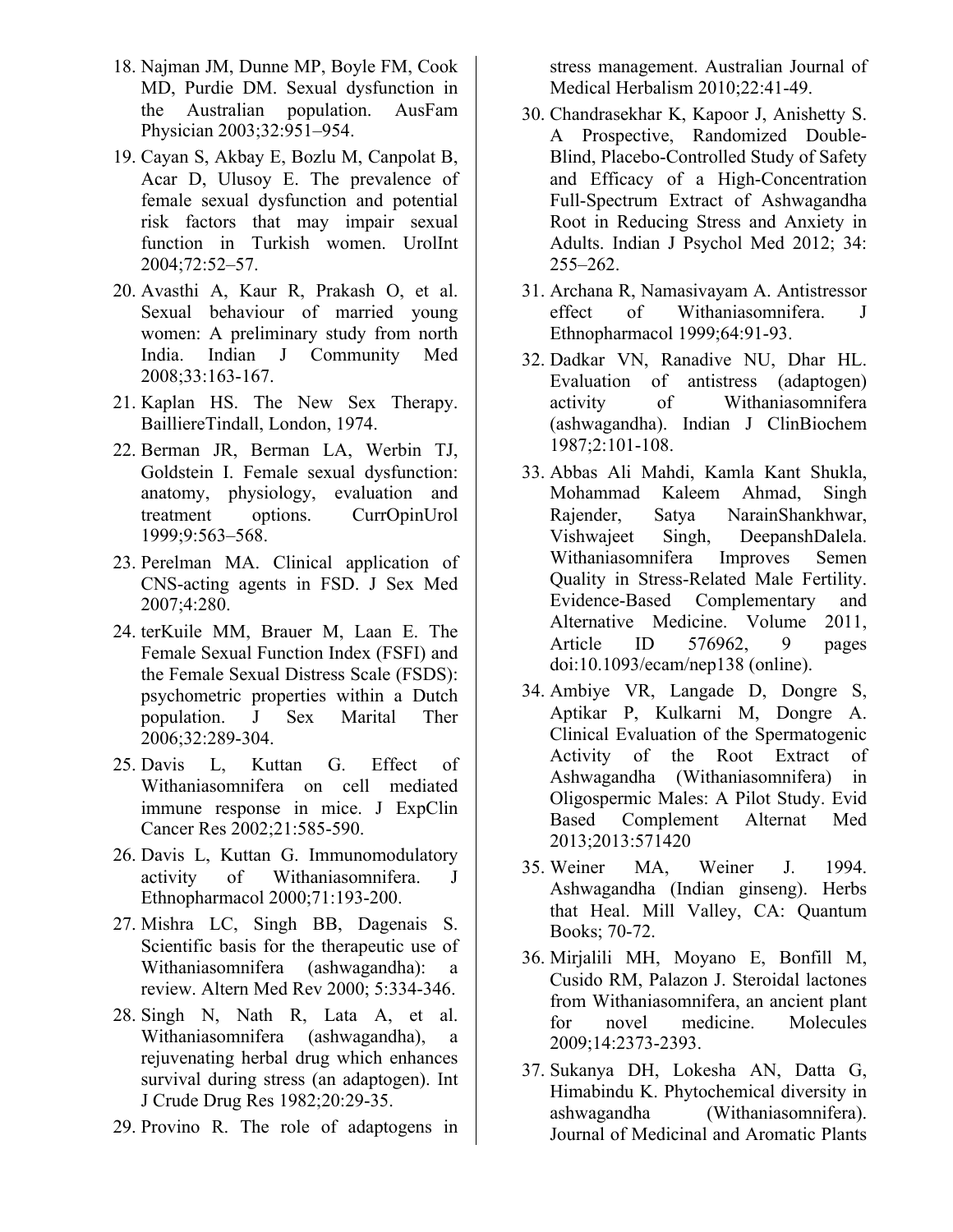1. (Abstract: National Conference on Biodiversity of Medicinal and Aromatic Plants: Collection, Characterization and Utilization, held at Anand, India during November 24-25, 2010).

- 38. Wiegel M, Meston C, Rosen R. The female sexual function index (FSFI): cross-validation and development of clinical cutoff scores. J Sex Marital Ther 2005;31:1-20.
- 39. Derogatis LR, Rosen R, Leiblum S, Burnett A, Heiman J. The Female Sexual Distress Scale (FSDS): initial validation of a standardized scale for assessment of sexually related personal distress in women. J Sex Marital Ther 2002;28:317- 330.
- 40. Walton B, Thorton T. Female sexual dysfunction. CurrWom Health Rep 2003;3:319-326.
- 41. Mercer CH. Sexual behaviour. Medicine (Abingdon, England: UK Ed.) 2014;42:291–293.
- 42. Parish SJ. From whence comes HSDD? J FamPract 2009;58:S16-S21.
- 43. Goldstein I, Berman JR. Vasculogenicfemale sexual dysfunction: vaginal engorgement and clitoral erectile insufficiency syndromes. Innt J Immport Res 1998;10:S84-90.
- 44. Hamilton LD, Rellini AH, Meston CM. Cortisol, Sexual Arousal, and Affect in Response to Sexual Stimuli. J Sex Med 2008;5:2111-2118.
- 45. Aslan E, Beji NK, Gungor I, Kadioglu A, Dikencik BK. Prevalence and risk factors for low sexual function in women: A study of 1,009 women in an outpatient clinic of a university hospital in Istanbul. J Sex Med 2008;5:2044–2052.
- 46. Nappi RE, Albani F, Vaccaro P, Gardella B, Salonia A, Chiovato L, Spinillo A, Polatti F. Use of the Italian translation of the Female Sexual Function Index (FSFI) in routine gynecological practice. GynecolEndocrinol 2008;24:214–219.
- 47. Peeyananjarassri K, Liabsuetrakul T, Soonthornpun K, Choobun T, Manopsilp

P. Sexual functioning in postmenopausal women not taking hormone therapy in the gynecological and menopause clinic, Songklanagarind hospital measured by Female Sexual Function Index questionnaire. J Med Assoc Thai 2008;91:625–632.

- 48. Meston CM, Rellini AH. Short- and longterm effects of Ginkgo biloba extract on sexual Dysfunction in women. Arch Sex Behav 2008; 37: 530-547.
- 49. Basson R, Brotto LA. Sexual psychophysiology and effects of sildenafil citrate in oestrogenised women with acquired genital arousal disorder and impaired orgasm: A randomized controlledtrial. Br J ObstetGyne 2003; 100: 1014-1024.
- 50. Kim SO, Lee M, Xui Y, Ahn KY, Hong HD, Kim SS, Park K. Effects of Korean red ginseng on the vaginal blood flow and structure in femate castrated rats. Korean J Urol 2006;47:888–894.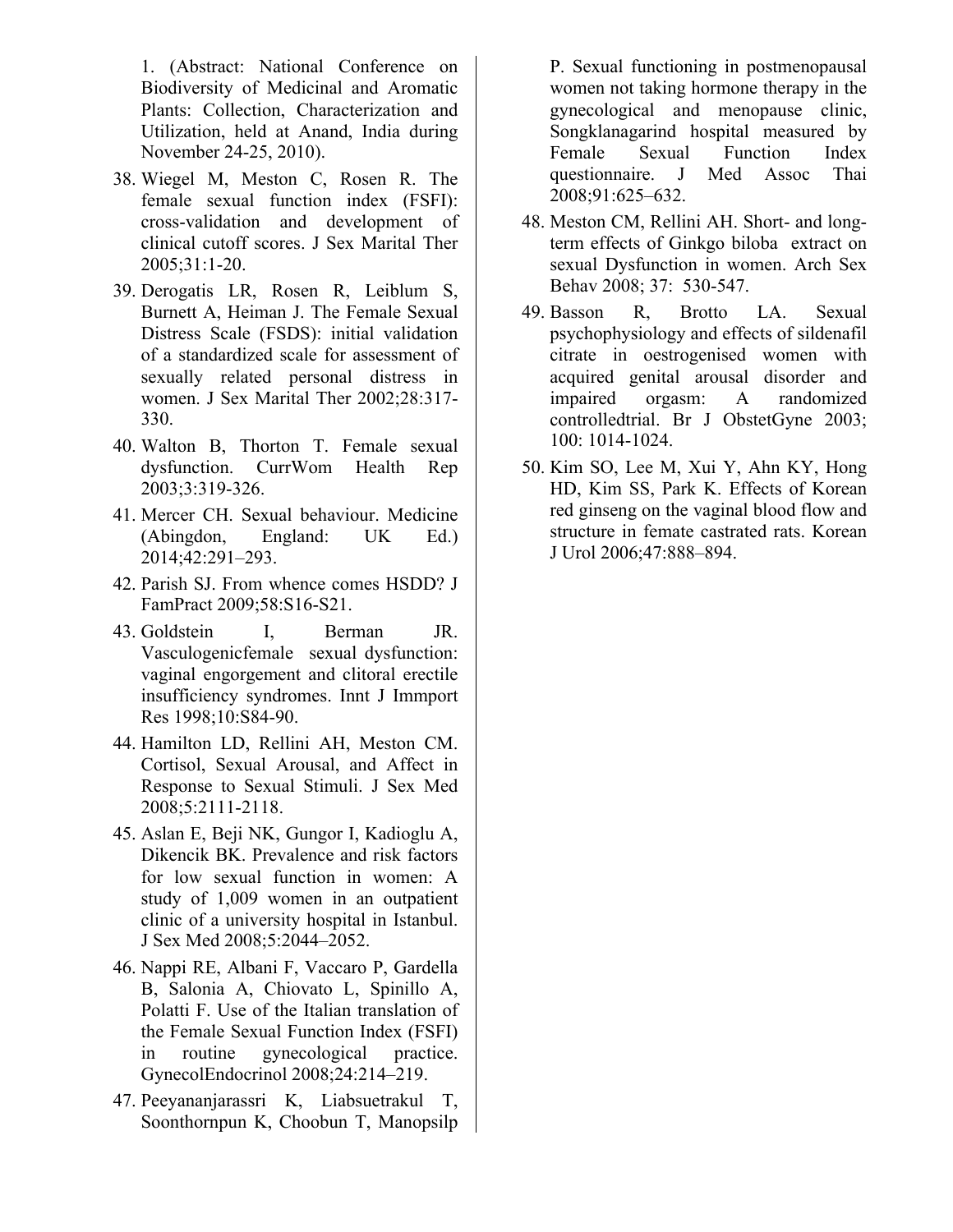| <b>Parameters</b>                     |        | Ashwagandha root-extract treated<br>$group(n=25)$ | Placebo treated group (n=25) |                                     |
|---------------------------------------|--------|---------------------------------------------------|------------------------------|-------------------------------------|
|                                       | Mean   | <b>Standard</b><br><b>Deviation</b>               | Mean                         | <b>Standard</b><br><b>Deviation</b> |
| Age (years)                           | 28.12  | 5.12                                              | 29.44                        | 6.14                                |
| Systolic blood pressure<br>(mm Hg)    | 122.40 | 10.12                                             | 116.80                       | 14.06                               |
| Diastolic blood pressure<br>(mm Hg)   | 81.60  | 4.73                                              | 76.80                        | 8.02                                |
| Pulse Rate (per min.)                 | 72.24  | 2.11                                              | 70.72                        | 2.23                                |
| Temperature (°F)                      | 98.18  | 0.10                                              | 98.20                        | 0.16                                |
| <b>Respiratory Rate (per</b><br>min.) | 17.12  | 1.54                                              | 17.20                        | 1.53                                |

**Table 1: General Demographic Characters of the Study Subjects**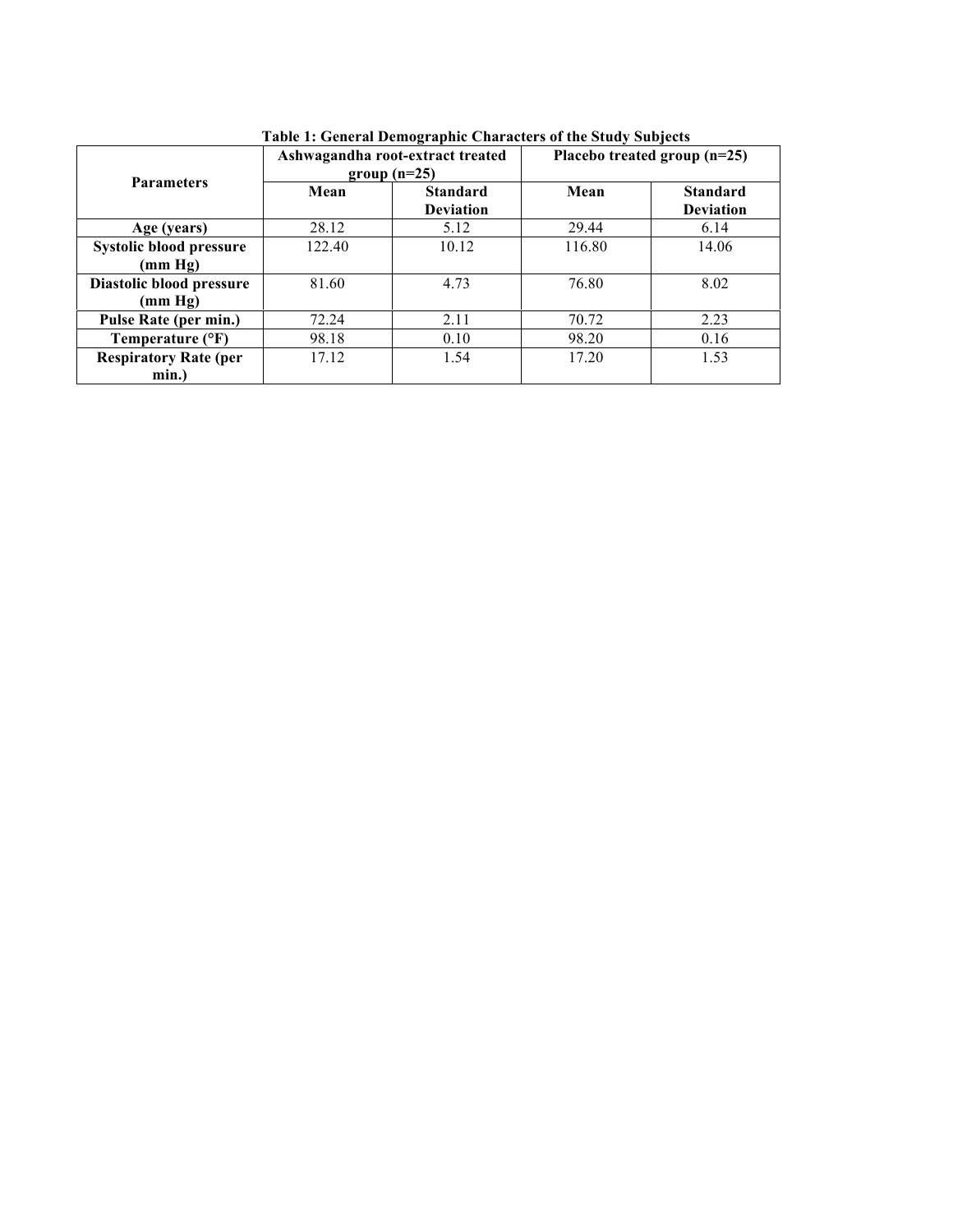

**Figure 1: Mean Female Sexual Function Index (FSFI) Total Score in Ashwagandha root-treated group and Placebo treated group. \*\*= p<0.001Ashwagandha root extract-treated group** *versus* **Placebo-treated group.**



**Figure 2: Mean Score for 'Desire' Domain of Female Sexual Function Index (FSFI)in Ashwagandha root-treated group and Placebo treated group.**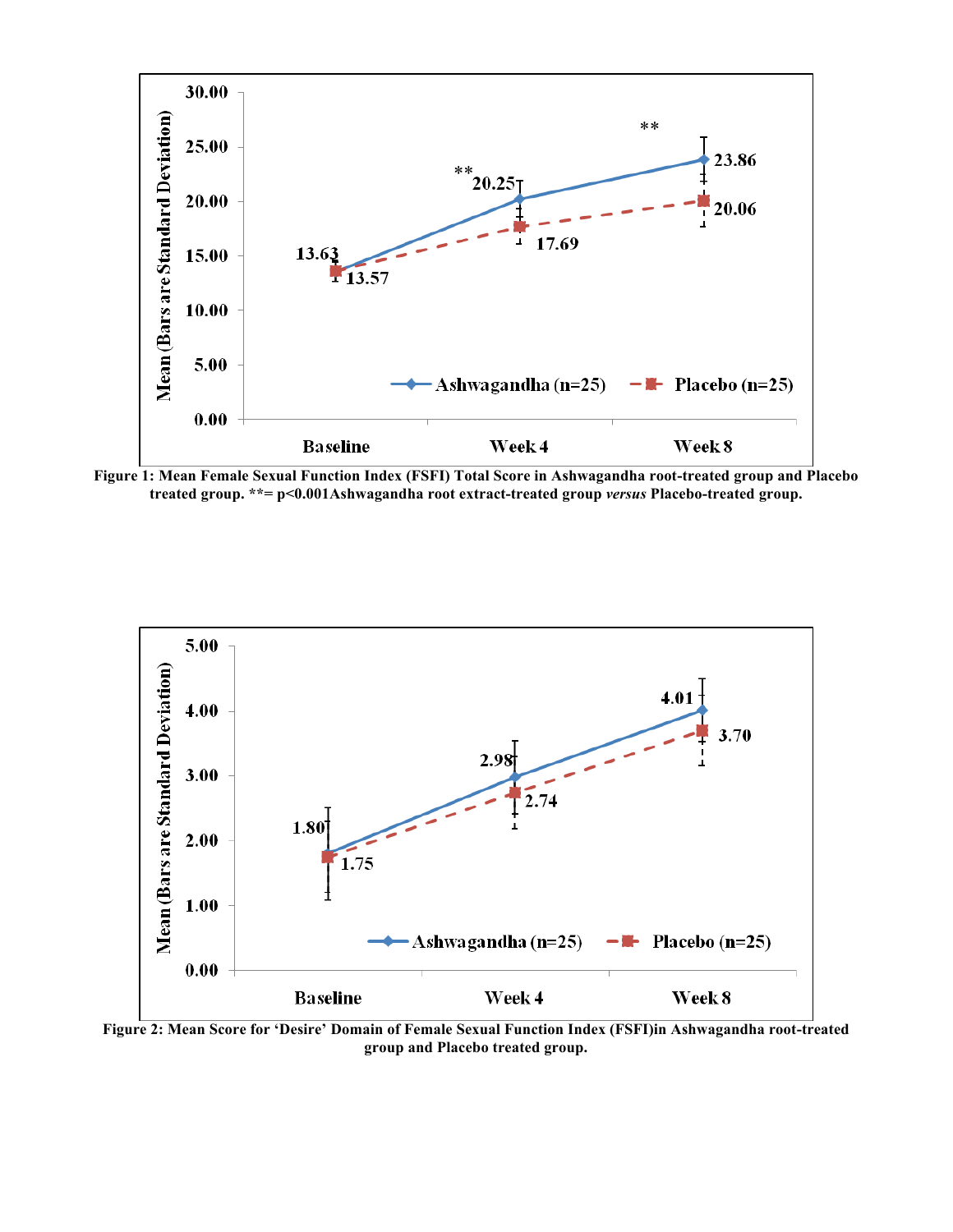

**Figure 3: Mean score for 'Arousal' Domain of Female Sexual Function Index (FSFI)in Ashwagandha root-treated group and Placebo treated group.\*\*= p<0.001Ashwagandha root extract-treated group** *versus* **Placebo-treated group.**



**Figure 4: Mean Score for 'Lubrication' Domain of Female Sexual Function Index (FSFI)in Ashwagandha roottreated group and Placebo treated group.\*\*= p<0.001Ashwagandha root extract-treated group** *versus* **Placebo-treated group.**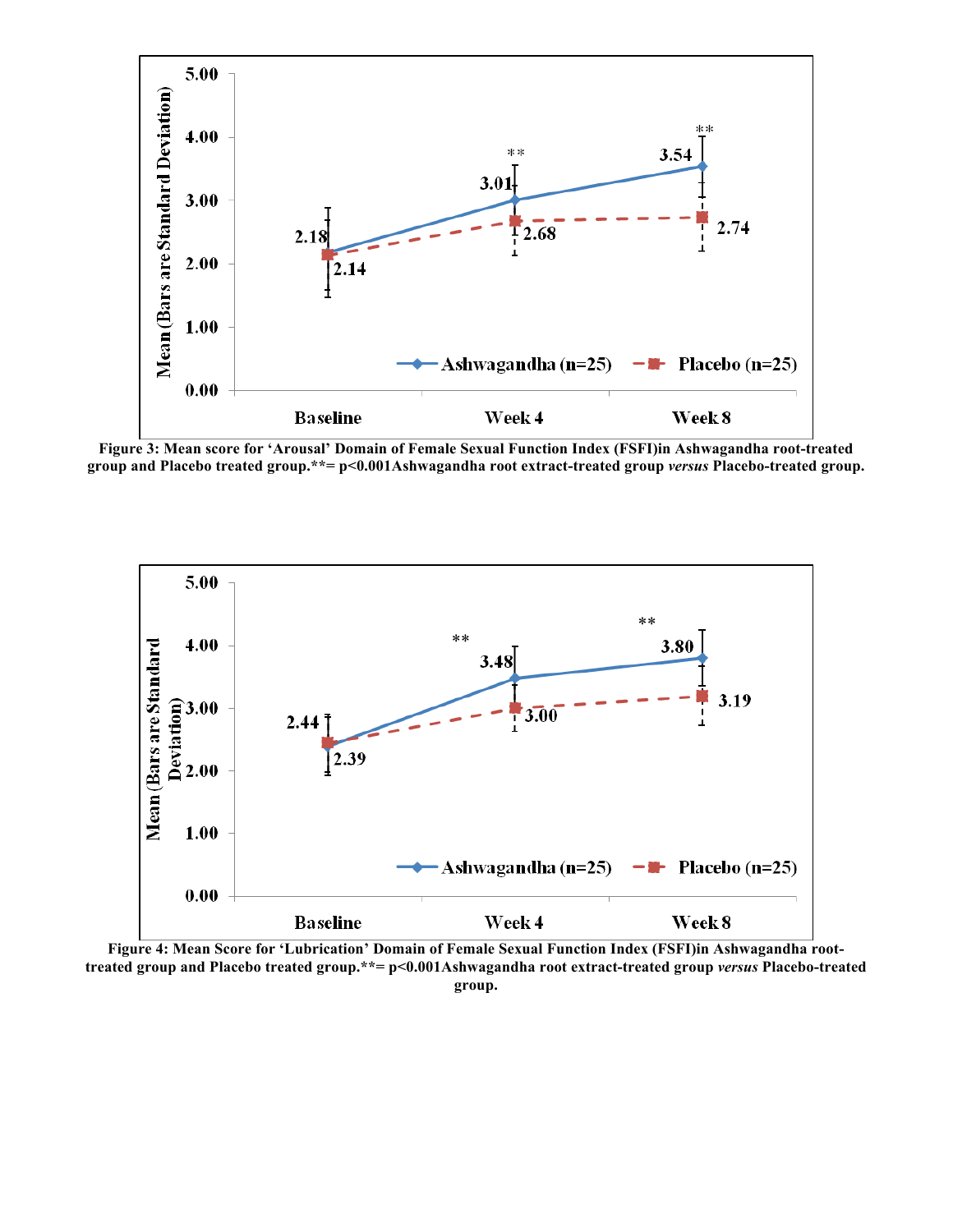

**Figure 5: Mean Score for 'Orgasm' Domain of Female Sexual Function Index (FSFI)in Ashwagandha root-treated group and Placebo treated group. \*=p<0.01; \*\*= p<0.001Ashwagandha root extract-treated group** *versus* **Placebotreated group.**



**Figure 6: Mean Score for 'Satisfaction' Domain of Female Sexual Function Index (FSFI)in Ashwagandha roottreated group and Placebo treated group.\*\*= p<0.001Ashwagandha root extract-treated group** *versus* **Placebo-treated group.**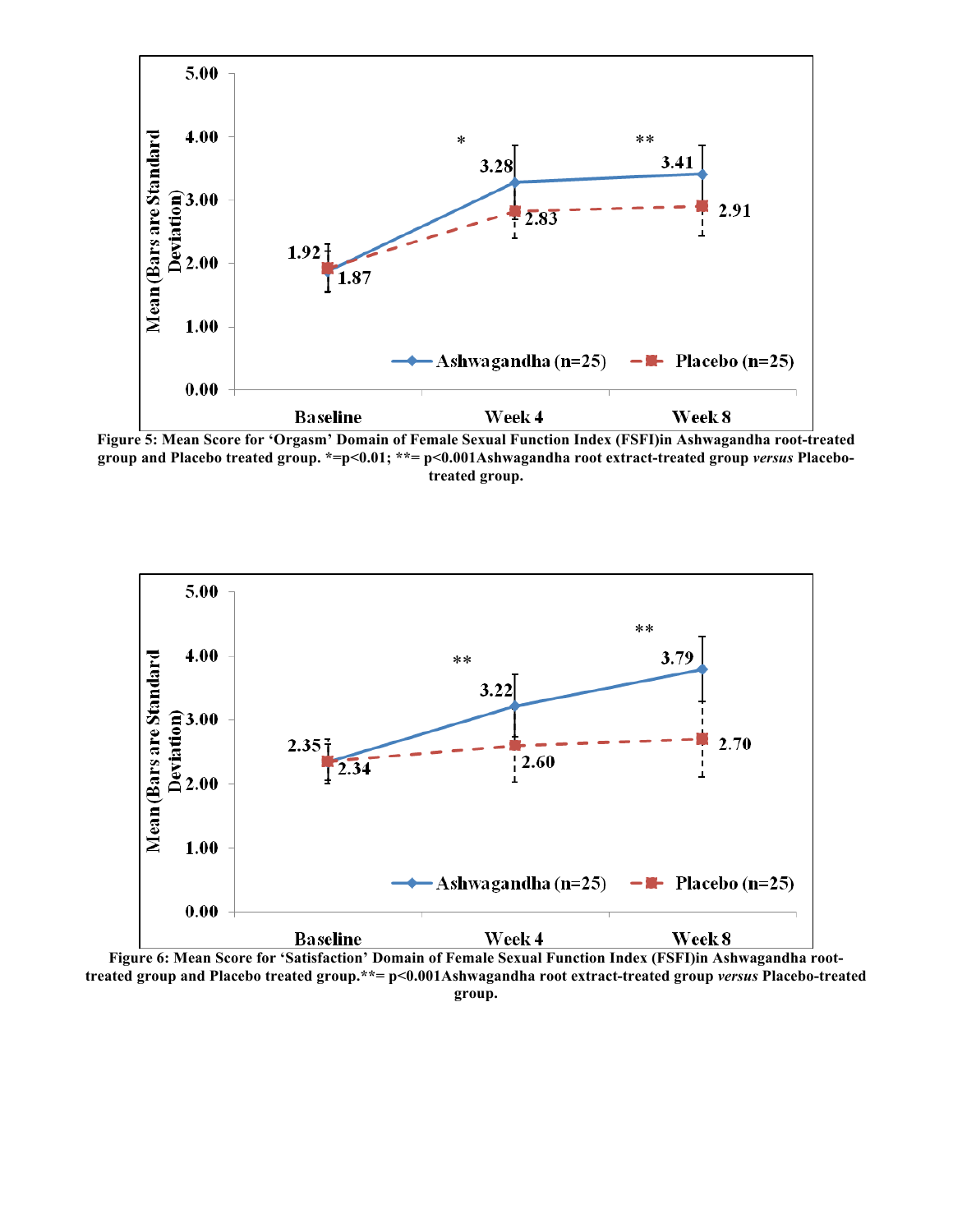

**Figure 7: Per cent Improvement in the Mean Female Sexual Function Index (FSFI) Score for 'Satisfaction' Domainin Ashwagandha root-treated group and Placebo treated group.**



**Figure 8: Per cent Improvement in the Mean Female Sexual Function Index (FSFI) Score for 'Pain' Domainin Ashwagandha root-treated group and Placebo treated group.**